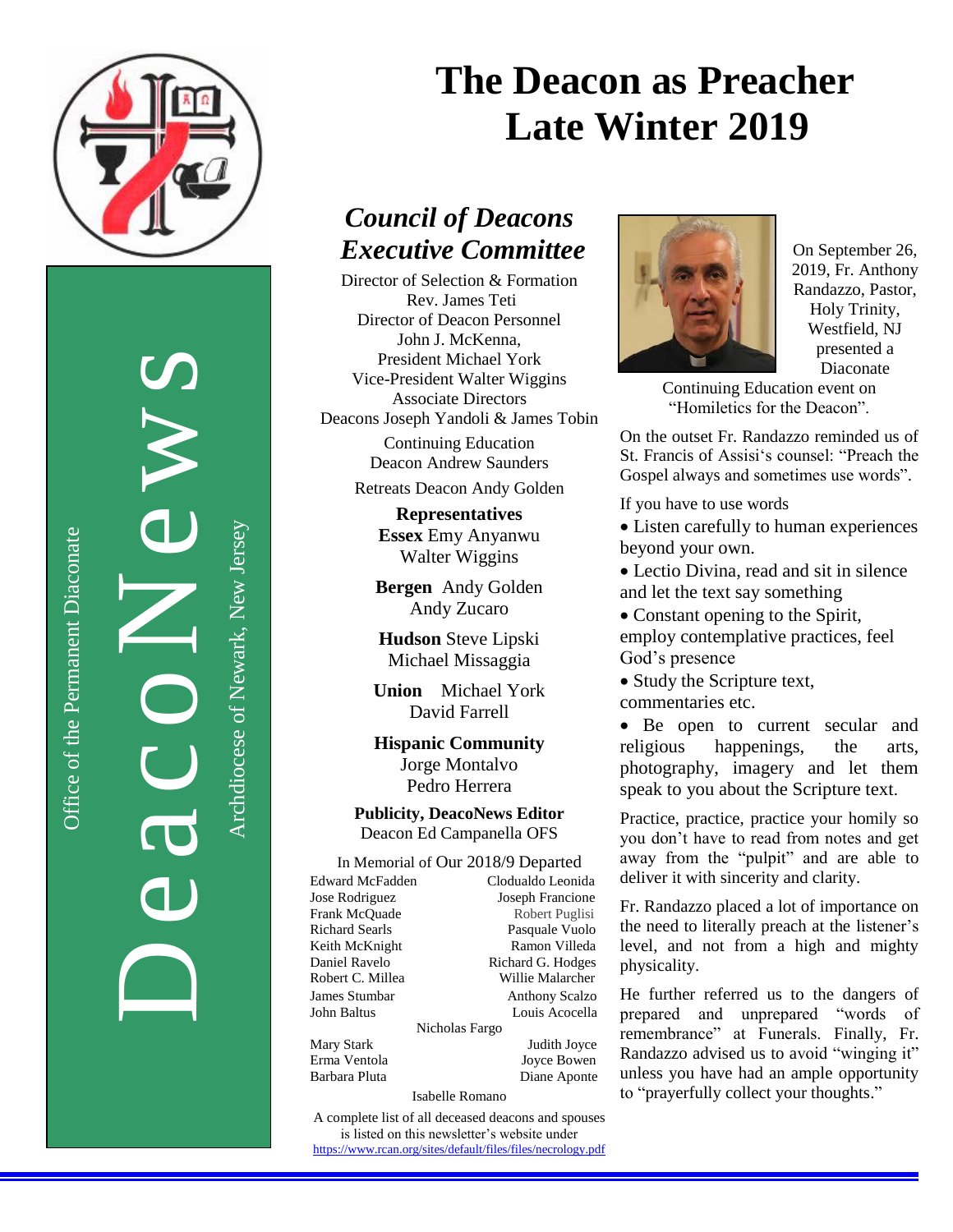## *Council President Deacon Michael York*



On September  $12<sup>th</sup>$ , the Council of Deacons met with Msgr. Thomas Nydegger,

Vicar General and Moderator of Curia to discuss how deacons across the Archdiocese of Newark can help Cardinal Tobin and the bishops with the challenges facing the church today. One way is in the vital role that deacons will have in the implementation of the "Forward in Faith Together, Our Road Ahead". As bridges between clergy and laity, we are called to be advocates, champions of this initiative. First, this means that we should understand the vision and initiatives, so as to be able to explain them to the faithful in our parish communities. Next, we should be ready to support our pastors as they bring this vision into the fabric of the parish.

We shared the key activities of the Deacon Council, including publishing DeacoNews a minimum of four times per year, the county meetings where deacons informally come together to share their ministerial experiences, the continuing education sessions for deacons (with sessions held on bereavement and homiletics so far this year), the support of the diaconate formation program, retreats for deacons, administration of the St. Lawrence Fund and understanding the needs of deacons and deacon wives throughout the diversity of the Archdiocese.

Please don't hesitate to communicate with your county representatives (list on the cover page of this newsletter) or myself with ideas, concerns, as well as diaconal ministerial experiences.

### **Late Winter 2019 http://sjanj.net/rcan\_deacon Archdiocese of Newark**

## *Deacon Spotlight Jorge Montalvo*



Deacon Jorge Montalvo, Saint Joseph Church in Oradell/New Milford. Ordained on May 2011 by the Most Reverend

Thomas Donato.

Jorge was born in El Salvador and migrated to the United States in 1988 at the age of 27 years old.

It all started with a dream. Don Bosco's dream. He was educated by the Salesians of Don Bosco in a Catholic school with vibrant days filled with God's presence such environment really made an impact in his life. He grew up in a practicing catholic family. After his first Holy Communion, he served as an Altar boy, and member of a young vocational group. It was during this time that he felt a call to the priesthood, but at their parents advice he did not went to minor seminary, but continue his Middle school and High School with the Salesians. He was always involved in spiritual opportunities offered at school. Serve as a catechist and organizer of spiritual activities for his school grade. He had the opportunity to meet St. Bishop Oscar Romero and attended two meetings with him. It was during this time that he seriously began to discern the possibility of becoming a Salesian and to go to the seminary after graduation.

Despite his father death during his graduation ceremony he left home to the Salesian formation seminary in another country, a new environment away from his family. He spent four years studying the Salesian's spirituality, philosophy and Education. Those years helped Deacon Jorge to increase his love for God, developed a

greater devotion for our Mother Mary, and a passion for the young people, and at the same time forging his character, spiritual and personal life. He discovered that his call was to serve the Lord in a different way and returned back home.

In 1982, he attended a Jesuit University in El Salvador where he earned a Licenciature in Psychology, where he had the opportunity to study closely with the Jesuits Martyrs of El Salvador. He also worked teaching Music and Literature in a Catholic School. He was part of team in the direction of national youth program named "Choose" for young adults. God brought Jorge and Lydia together and they began dating in 1983. He graduated from the Jesuit University in 1988 earning a Licentiature Degree in Psychology. Lydia and Jorge got married in 1988.

That same year Deacon Montalvo and his wife relocated to the United States, he began to volunteer in the various parishes as a music ministry, adult catechesis and participating in the Parish Council. He served as part of the Archbishop Lay Council. He taught the Christian Formation Ministry Course for many years, some Spanish deacons are counted among his students. In 1991 his son, Salvador, was born. Together with his wife, Lydia, they facilitated the couple's group, and baptism preparation program at , Saint Joseph Church in Oradell/New Milford. While working for an international company in sales, he attended the College Seminary at Seton Hall University and earned a degree in Pastoral Ministry in 2005. Deacon Jorge taught at College of Saint Elizabeth in Convent Station campus. He received his deaconate ordination on May 21, 2011. Jorge has been serving in ministry full time in parishes since 2003 working in the ministries of Music, Youth and Catechesis. He is currently serving as the Director of Religious Education and as Deacon at Saint Joseph Church in Oradell/New Milford.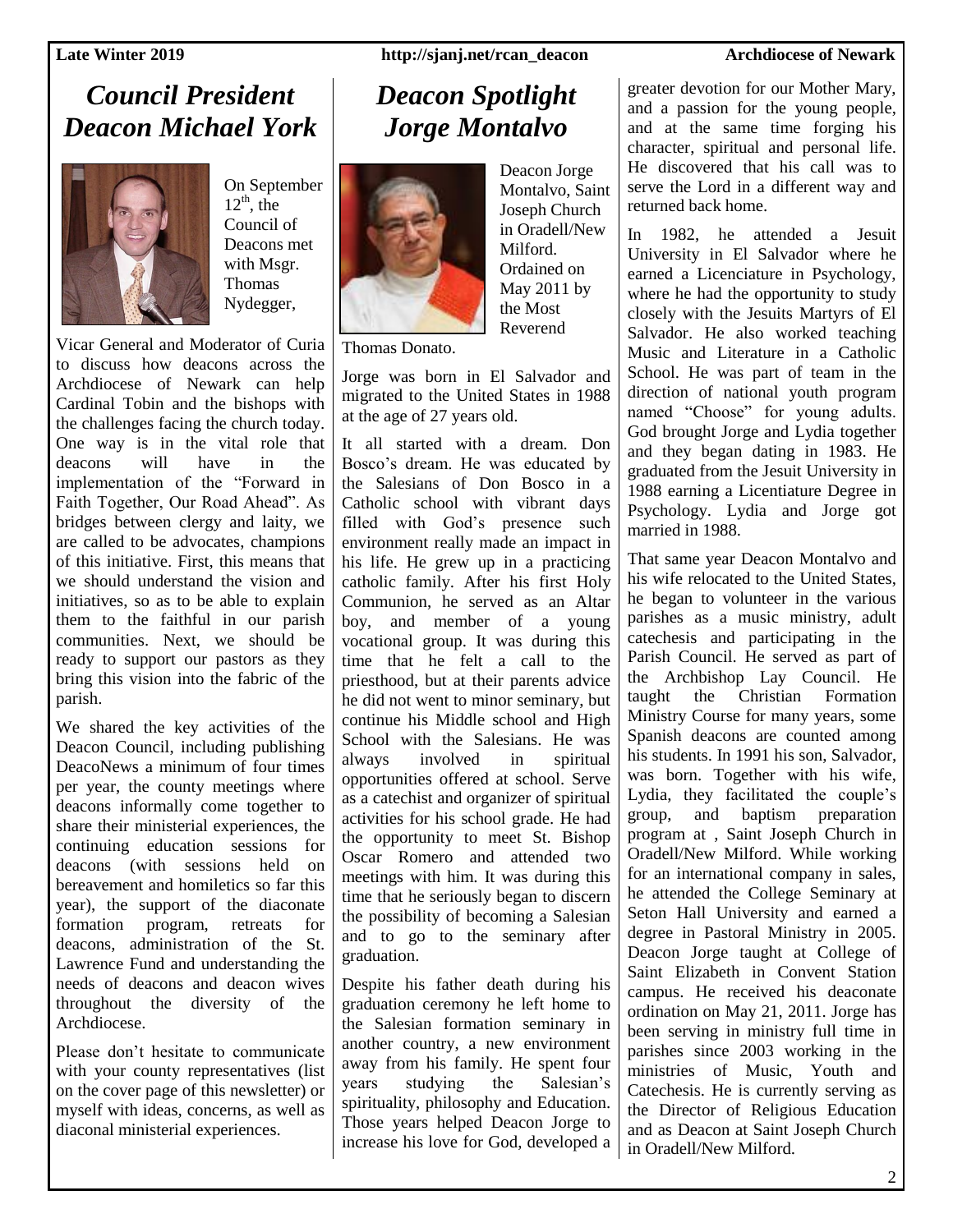## *Fall 2019 Retreat at San Alfonzo's*



In balmy  $2019's$ October, from Friday, the  $18^{th}$  to Sunday, the 20th, our Newark Archdiocesan diaconate

community came together at the San Alfonzo Retreat house in Long Branch New Jersey for a retreat organized by Deacon Andy Golden for twenty-two men of our community and specially prepared and delivered by Fr. John Collins C.Ss.R of the Redemptrous Fathers. Priests, Brothers and Sisters of this renound religious order which was formerly led by our own Cardinal Archbishop Joseph Tobin.

The weather was spectacular. We were treated to some beautiful sun rises.

Our preacher, Fr. John Collins, C.Ss. R, a Redemptorist priest who was recently elected to be the rector of San Alphonso's led an ispiring retreat. His theme for the retreat was "The Call to Holiness". It was based on "Gaudete et exsultate" (Rejoice and be glad") which is Pope Francis' Apostolic Exhortation. Through a series of four talks, Fr. John explained how we deacons are answering the call to holiness and some obstacles that we may face.

We had a great deal of time for quiet reflection, walks on the beach and catching up with old friends and making new ones.



### **Late Winter 2019 http://sjanj.net/rcan\_deacon Archdiocese of Newark**

Deacon Paul Kazanecki proclaimed the Gospel of Our Lord Jesus Christ



## *Deacon Nicholas Fargo*



Nicholas Carmen Fargo, age 98, died on Wednesday, October 30, 2019 at home with family. He was born in Jersey City and married Sarah Macdonell.

They shared 54 years of love and family until her death in 1996. He leaves his children, JoAnn (Fargo) Degnan, Sally (Fargo) Medeiros, and Nicholas Fargo and his sons-in law, Joseph Degnan and Paul Medeiros and daughter-in -law Karen (McGill) Fargo. He was blessed with seven grandchildren, Sarah Degnan, Nicholas Degnan, Alexander Degnan, Lynette Medeiros, Paul Medeiros, Nicholas Fargo, and Jennifer Fargo. He enjoyed the love of four greatgrandchildren, Eleonora Degnan, Abigail Degnan, James Degnan, and Lucienne Degnan.

He graduated from Synder High School in 1939 and served as staff sergeant and gunner in United States Air Force in World War II from 1941- 1945. He joined the Jersey City Fire Department in 1948 and retired with rank of Deputy Chief in 1979. He also served as Director of Fire and Emergency Services and Director of Public Safety under Mayor Paul Jordan and later as Hudson County

Public Safety Director. He then served as a Regional Director of FEMA from 1981-86.

Nicholas was ordained a permanent deacon of the Roman Catholic Church in 1974 and served in St. Patrick's Parish and Our Lady of Mercy Parish in Jersey City. He served for many years as deacon for the Jewish Hospital and worked with Sister Alice McCoy in establishing Hudson Hospice. He was well-loved and honored by his fellow parishioners at his retirement in 2011. Family and Friends gathered on Monday, November 4, 2019 at 9:15am in Our Lady of Mercy Church, 40 Sullivan Drive, Jersey City. A Mass of Christian Burial began at 10:00am. Internment followed at Holy Cross Cemetery, North Arlington,

### *Deacon Louis Acocella*



Deacon Louis C. Acocella, Ed.D., 81, of West Caldwell, N.J., passed away peacefully on Sept. 27, 2019. Relatives and friends are invited for visitation on

Wednesday, Oct. 2, 2019, from 4 through 8 p.m. at Shook's Cedar Grove Funeral Home, 486 Pompton Ave., Cedar Grove, N.J. 07009.

A Mass of Christian Burial was offered on Thursday, Oct. 3, 2019, at 10:30 a.m. at St. Anthony of Padua Church, Belleville, N.J. Entombment followed at Gate of Heaven Cemetery, East Hanover, N.J. Visiting was held in the church from 9 through 10:30 a.m., prior to the Funeral Mass. Memories and condolences may be shared at [shookscedargrove.com.](http://shookscedargrove.com/) Louis was born and raised in Newark, N.J.

Deacon Louis went on to higher education, eventually receiving his